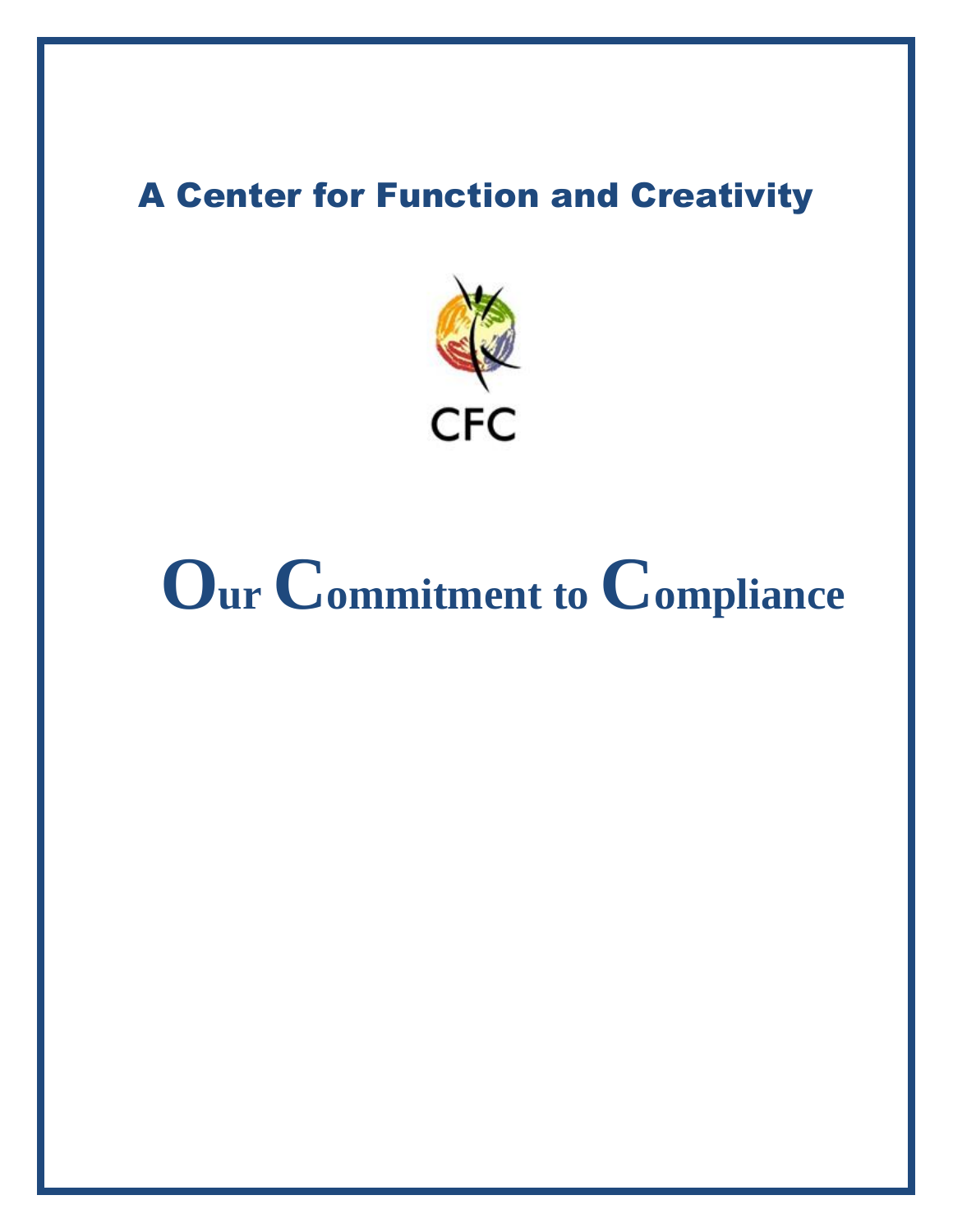### **Our Compliance Policy**

*We manage our company in accordance with all legal and regulatory requirements, CARF standards, and highest principles of business, professional and personal ethics.*

*We adhere strictly to a Code of Ethics and Standards of Conduct relevant to our business — and we require our employees, officers, directors, contractors, volunteers and partners to do the same.*

*We exhibit integrity, honesty and fairness in all business dealings with our stakeholders — including clients, guardians, employees, independent contractors, case managers, community coordinators, therapists, employment consultants, regulatory agencies, suppliers and vendors — and with our competitors.*

*We are committed to ensuring the wellbeing, safety, independence and privacy of our program participants — and we treat each and every individual with dignity and respect.*

*We observe proper record maintenance, retention and disposal requirements in compliance with all laws, administrative regulations and company policies pertaining to the confidentiality, privacy and security of information. All employees and business associates must sign a Confidentiality and Non-Disclosure Agreement.*

*We foster a fair and respectful work environment — all employees are expected to behave in a professional, supportive, fair and respectful manner toward one another. Discrimination or harassment of any kind is not tolerated!* 

*We implement and enforce written compliance policies and procedures which are overseen by our Corporate Compliance Committee.*

*We delegate authority to our Chief Compliance Officer to monitor compliance efforts, enforce compliance practice standards, and to provide guidance to employees, officers and directors to prevent violations of law or company policies and to ensure legally compliant business conduct.*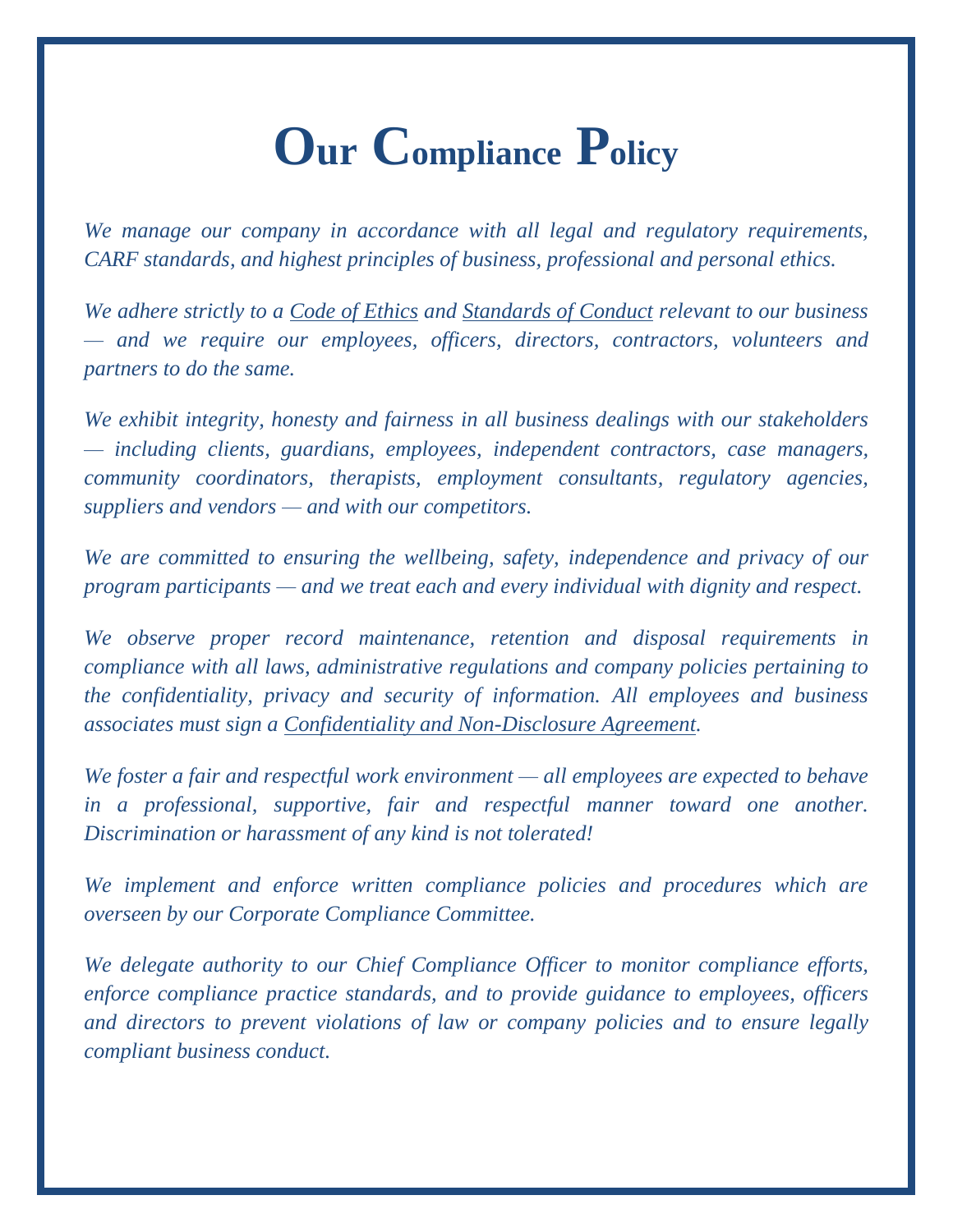### **Our Compliance Policy/Page 2**

*We provide our employees with effective training and education on compliance policies, procedures and standards of conduct. All employees are required to report any compliance violations to the Chief Compliance Officer.*

*We maintain direct channels of communication between personnel and Chief Compliance Officer, as well as Executive Leadership, to facilitate anonymous reporting mechanisms.*

*We conduct internal monitoring and auditing by performing self-audits.*

*We enforce compliance through disciplinary guidelines, which are communicated to and acknowledged in writing by each employee.*

*We respond promptly to all detected offenses, evaluating and/or initiating investigative procedures, and developing corrective action plans.*

*We keep corporate and personal interests separate — employees, officers, directors and contractors must keep their personal interests separate from those of the company.* 

*We cooperate with government authorities, accrediting agencies and other relevant authorities — all information communicated must be accurate and provided in a timely and understandable manner that complies with applicable laws, regulations, standards.* 

*All CFC employees, officers, directors, contractors, agents and volunteers are required to perform their duties in accordance with all applicable laws, regulations, rules, CARF accreditation standards, and company policies, procedures and guidelines.* 

*Robert D. Hobbs* **Corporate Director/President**

*Daniel A. Cordova*  **Corporate Director/Chief Operating Officer**

*Anita Pohl-Schissel* **Chief Executive Officer**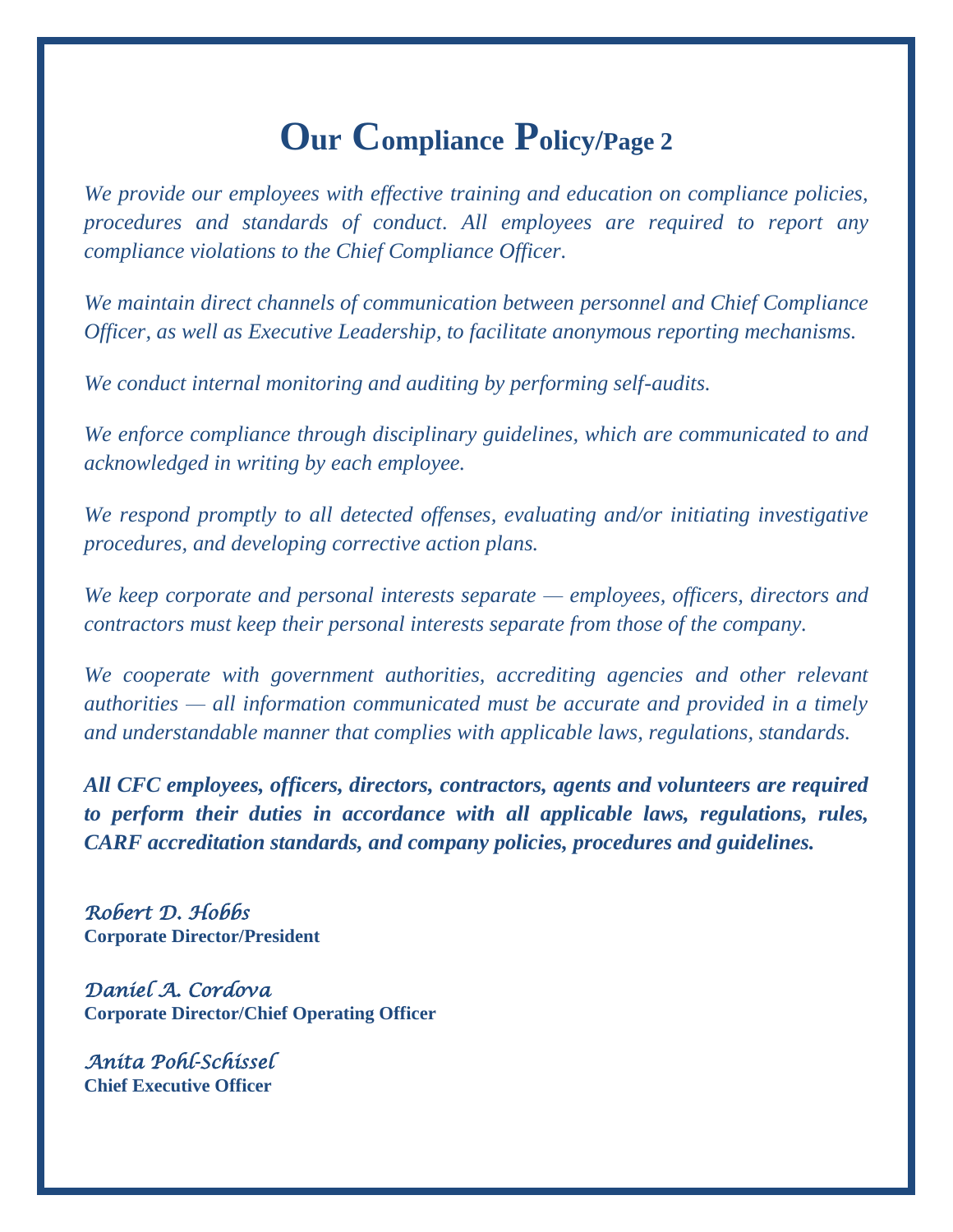## **Our Compliance Program**

**Code of Ethics** provides the foundation of our Compliance Program and sets standards of conduct that we follow in all of our business practices, our service delivery, and our human resources. We enforce a strict policy of Zero Tolerance for Corruption.

**Chief Compliance Officer** operates as an independent and objective entity in overseeing our Compliance Program, working closely with CFC leadership, management, supervisors, staff, and stakeholders.

**Effective Channels of Communication** for reporting violations and for raising compliance concerns include our Open Door Policy and direct access to the Chief Compliance Officer.

**Non-Retaliation Policy and "Good Faith" Reporting** protects employees from any retaliatory action against them for "good faith" reporting of compliance concerns or violations.

#### **Compliance Detection/Response Mechanisms**

- $\triangleright$  Regulator Monitoring
- $\triangleright$  Random Audits
- $\triangleright$  Prompt, Thorough & Objective Internal Investigations
- $\triangleright$  Confidentiality (to extent permitted and/or required by law)
- Appropriate and Timely Corrective Action
- $\triangleright$  Reporting to Duly Authorized Agencies (as required and appropriate)
- Responding to Official Government Investigations (as legally required)